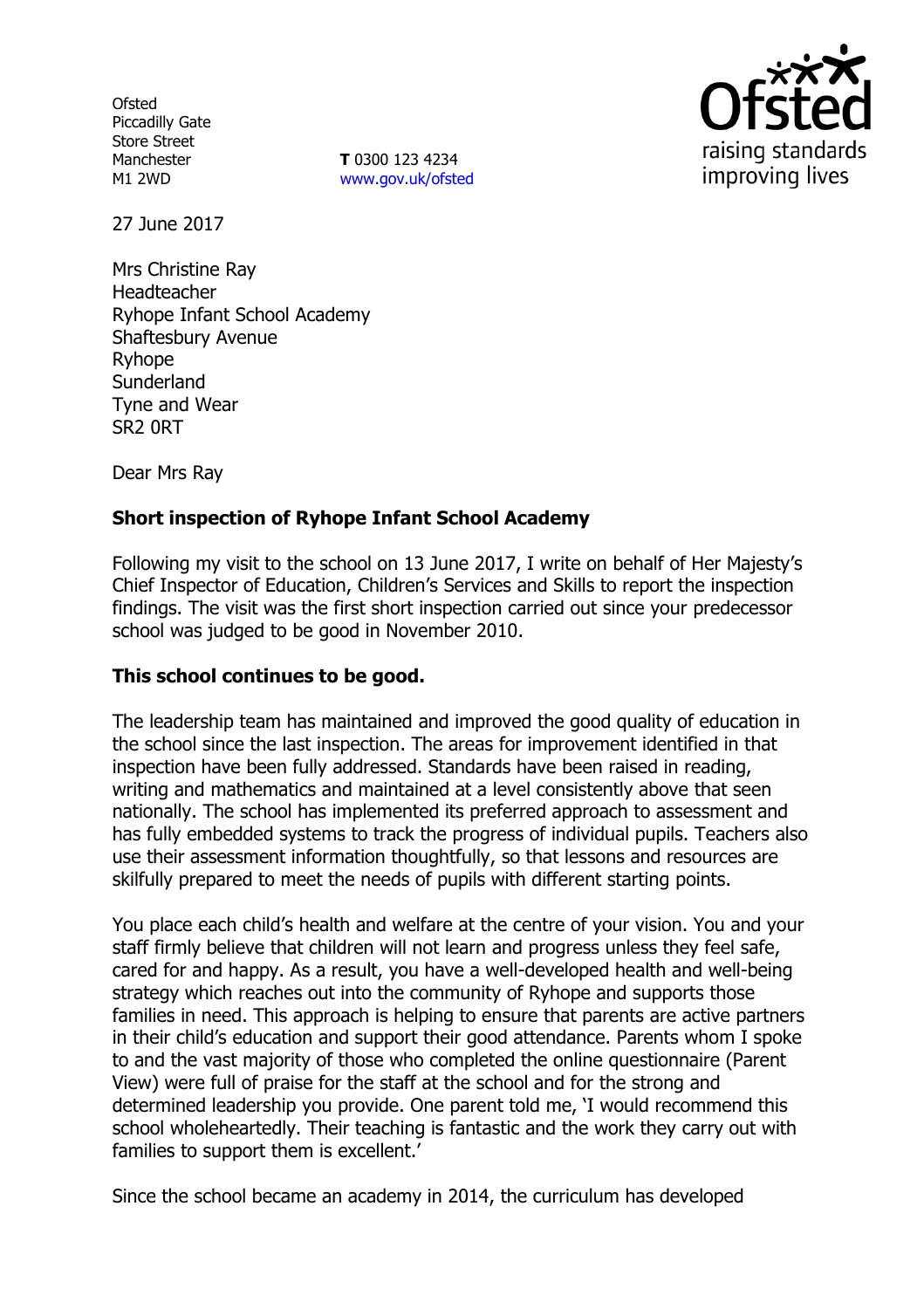

considerably. You have skilfully balanced an engaging range of creative topics with sharply focused teaching of basic skills in reading, writing and mathematics. Your staff have looked carefully at the increased expectations of the national curriculum and raised the level of challenge in their planning and practice. This is evident, for example, in the Nursery and Reception classes where teachers use a blend of childinitiated approaches and frequent teacher-led sessions. This is ensuring that children quickly acquire a sound grasp of early reading, writing and number skills. Outcomes at the end of the Reception Year have shown a steady improvement over recent years and children are well prepared to begin formal education in Year 1. Some differences remain, however, in the attainment of boys and girls and between disadvantaged pupils and their peers, both in the early years and in key stage 1. All leaders need to focus attentively on addressing these differences.

The governing body has worked closely with you over the last two years to plan the succession arrangements for the leadership of the school. You and the newly appointed headteacher designate have worked closely to ensure a seamless transition to new leadership arrangements from September 2017. You both share a clarity of vision and approach and have the backing and support of your staff. Neither of you, nor the governors, are complacent and you all demonstrate a strong commitment to the continuing improvement of the school.

### **Safeguarding is effective.**

You and the business manager make rigorous checks on all adults who work in the school and ensure that they are fully trained. All members of staff understand the duty on them to safeguard and protect pupils in their care. The health and wellbeing team manages a challenging workload and skilfully intervenes to provide support for families in need. Effective partnerships with parents are a feature of the school's approach, which helps pupils to thrive in school and make good academic progress.

As headteacher, you take a lead on ensuring that child protection arrangements in the school are effective. Your team ensures that safeguarding arrangements are fit for purpose and that detailed records of good quality are maintained. You pursue any concerns you have about a child's safety doggedly. You told me that you are not always satisfied with the quality of response from the local authority when cases are referred to local safeguarding teams. You and the chair of the governing body continue to challenge the local authority regarding these concerns.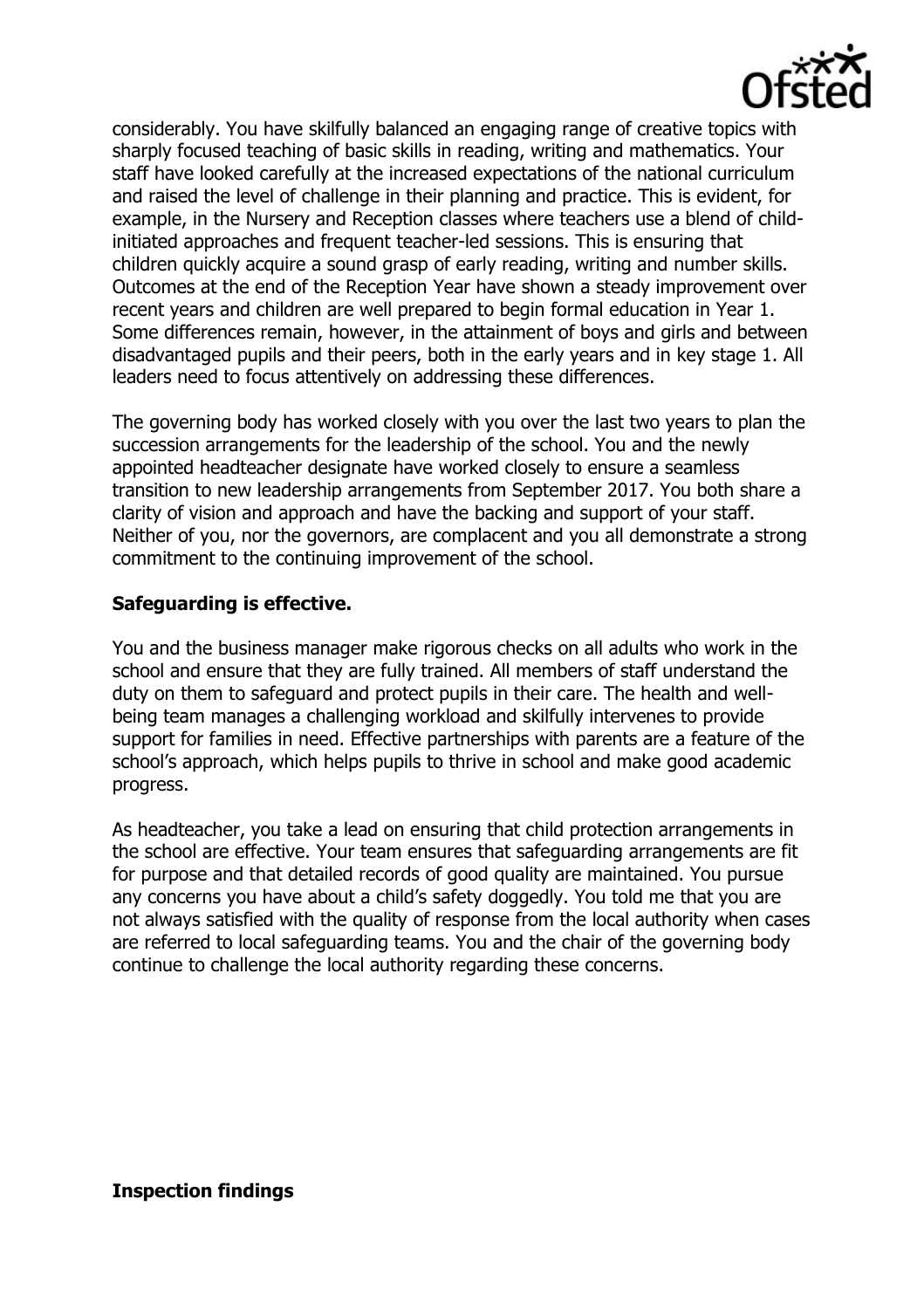

- Highly effective ongoing training and development of teachers and support staff have, over time, secured good-quality teaching across the school. Teachers are skilled at using assessment information to plan lessons that meet the needs of pupils with different starting points. Consequently, pupils of different abilities are challenged and make strong progress. Your relentless focus on ensuring that pupils establish good basic skills in reading, writing and mathematics is reflected in their books. Pupils take pride in their handwriting and develop a broad vocabulary to express their ideas.
- Children enter the Nursery or the Reception classes with varying levels of development. On average, levels of development on entry are below those typical for their age. Good partnerships with parents are fostered and teachers provide an excellent programme of workshops for parents on how to support their child's learning. Sharply focused teaching helps children to make good progress. By the end of the Reception Year, the proportion of children reaching the expected standard has risen over time to be in line with that seen nationally.
- On this inspection, I looked closely at the progress and attainment of different groups of pupils, as in recent years this has been more variable. At the end of the early years and in the Year 1 national phonics screening check, boys' attainment has lagged behind that of girls and disadvantaged pupils have attained less well than other pupils. I found that leaders and governors are well aware of this and have implemented actions across this year to address these inequalities. You have introduced more 'boy-friendly' topics, increased the amount of outdoor learning and ensured more frequent and more formal teaching of basic language and number skills, particularly in the early years. Assessment information for this year shows that these gaps have narrowed for children currently in Reception, although the impact is not yet apparent at the end of Year 2. Further narrowing of gaps in attainment between different groups of pupils remains a priority of the school.
- $\blacksquare$  By the end of Year 2, the proportion of pupils attaining the expected standard in reading, writing and mathematics has been consistently above the national average. Many pupils make rapid progress and an above-average proportion demonstrate greater depth of understanding than seen nationally. Most pupils quickly develop their reading skills and enjoy reading for pleasure. Regular reading tasks at home and reading sessions every day in school ensure that pupils read a wide variety of books and develop the skills to analyse and draw meaning from the text.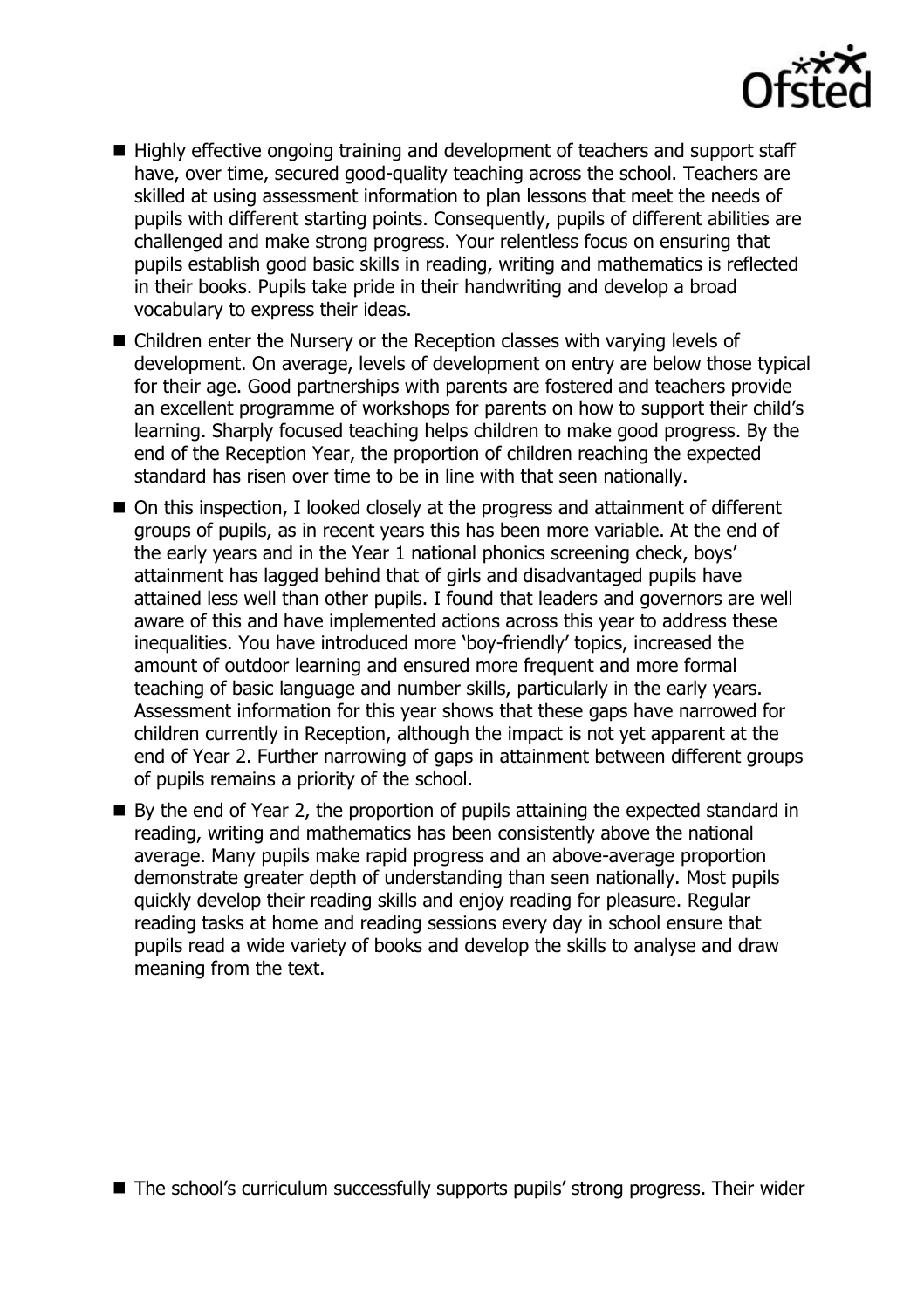

development is well supported through the school's personal, social, health and economic development lessons. Pupils have opportunities to consider key issues affecting their safety, personal development and relationships. Personal qualities of resourcefulness, reflectiveness, risk-taking and resilience are actively promoted in lessons and in displays. Parents support work to introduce pupils to the customs and festivals of other cultures and pupils work in the school allotment and fruit garden to grow, harvest and prepare their own food. You are aware that the internet and access to digital media present a risk to pupils' safety and are working to strengthen the teaching and guidance you provide. You also know that there is a lack of curriculum information on the school website, which the government expects you to publish.

■ The governors provide strong strategic direction and have acted thoughtfully to manage the transition in leadership arrangements as you approach your retirement this summer. The assistant headteacher, already appointed to take over as headteacher from September, has been well mentored and has increasingly assumed leadership responsibility across the last year. The governors know the school well because they receive detailed reports and make regular visits to gauge the impact of actions you are taking to improve the school. Curriculum leaders provide effective guidance to their teams and ensure that staff are well deployed to meet pupils' needs. However, if the variation in outcomes between different groups of pupils is to be fully tackled, all leaders will need to check on the progress of boys and disadvantaged pupils more assiduously and evaluate more critically the impact of the additional funding the school receives through the pupil premium.

# **Next steps for the school**

Leaders and those responsible for governance should ensure that:

- all options are explored to accelerate the progress made by boys and disadvantaged pupils, so that gaps in the attainment of different groups of pupils are eliminated by the end of key stage 1
- curriculum leaders further raise their expectations and sharpen their monitoring to ensure that all pupils make strong and sustained progress.

I am copying this letter to the chair of the governing body, the regional schools commissioner and the director of children's services for Sunderland. This letter will be published on the Ofsted website.

Yours sincerely

Chris Smith **Her Majesty's Inspector**

### **Information about the inspection**